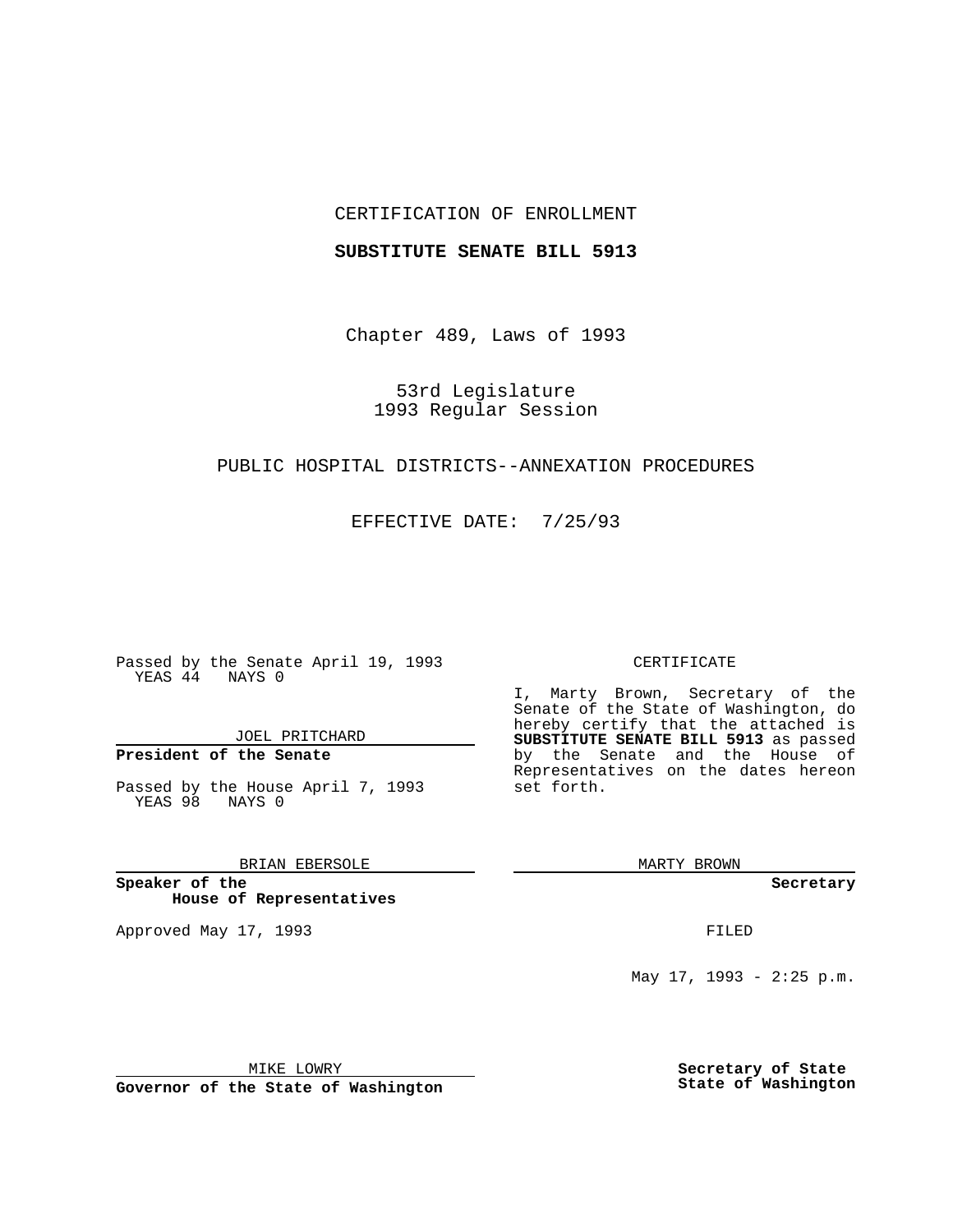# **SUBSTITUTE SENATE BILL 5913** \_\_\_\_\_\_\_\_\_\_\_\_\_\_\_\_\_\_\_\_\_\_\_\_\_\_\_\_\_\_\_\_\_\_\_\_\_\_\_\_\_\_\_\_\_\_\_

\_\_\_\_\_\_\_\_\_\_\_\_\_\_\_\_\_\_\_\_\_\_\_\_\_\_\_\_\_\_\_\_\_\_\_\_\_\_\_\_\_\_\_\_\_\_\_

AS AMENDED BY THE HOUSE

Passed Legislature - 1993 Regular Session

#### **State of Washington 53rd Legislature 1993 Regular Session**

**By** Senate Committee on Government Operations (originally sponsored by Senator Sellar)

Read first time 03/03/93.

 AN ACT Relating to annexation procedures for public hospital districts; and amending RCW 70.44.200.

BE IT ENACTED BY THE LEGISLATURE OF THE STATE OF WASHINGTON:

 **Sec. 1.** RCW 70.44.200 and 1979 ex.s. c 143 s 1 are each amended to read as follows:

 (1) A public hospital district may annex territory outside the existing boundaries of such district and contiguous thereto, whether the territory lies in one or more counties, in accordance with this section.

 (2) A petition for annexation of territory contiguous to a public hospital district may be filed with the commission of the district to which annexation is proposed. The petition must be signed by the owners, as prescribed by RCW 35A.01.040(9) (a) through (e), of not less than sixty percent of the area of land within the territory proposed to be annexed. Such petition shall describe the boundaries of the territory proposed to be annexed and shall be accompanied by a map which outlines the boundaries of such territory.

 (3) Whenever such a petition for annexation is filed with the commission of a public hospital district, the commission may entertain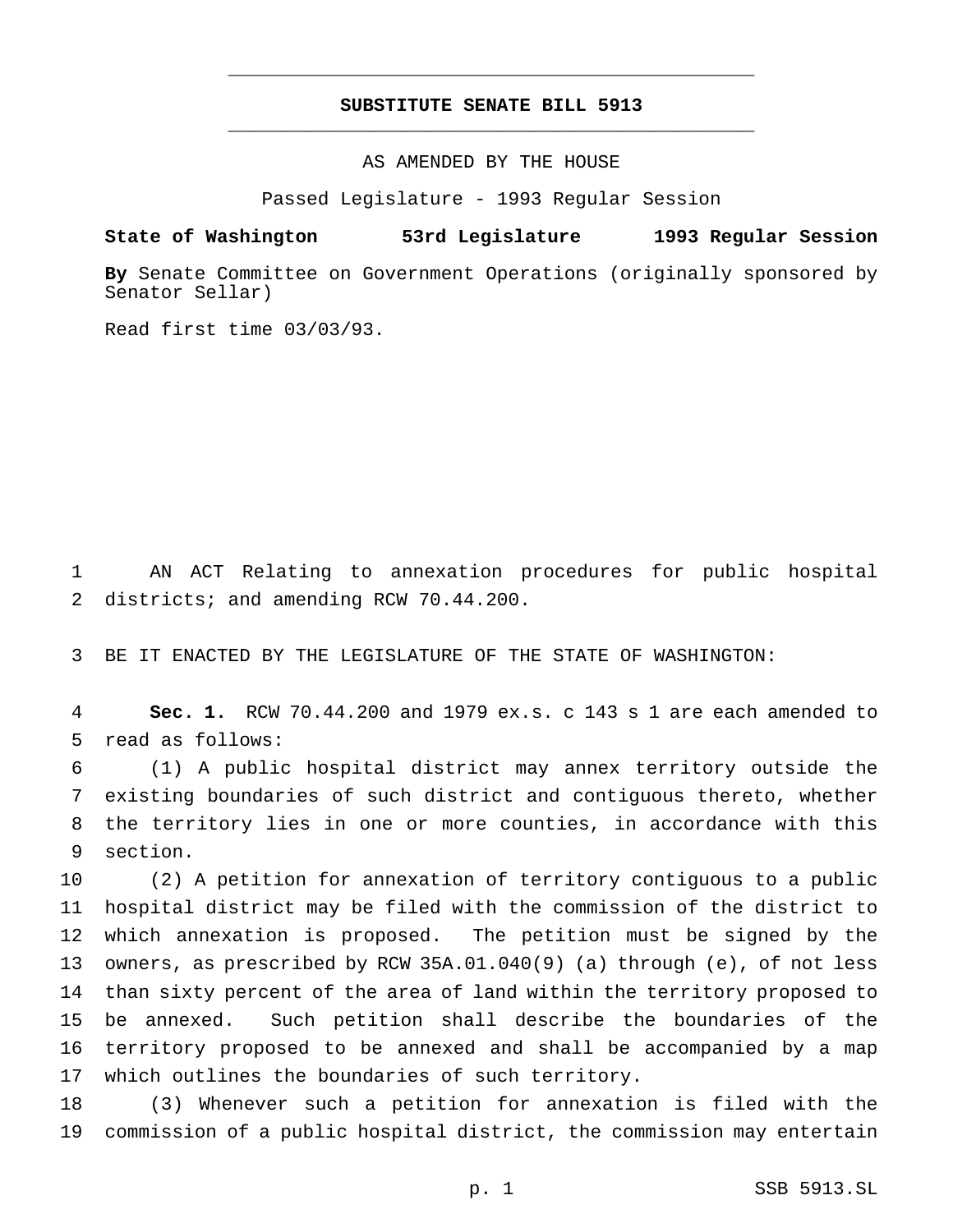the same, fix a date for public hearing thereon, and cause notice of the hearing to be published once a week for at least two consecutive weeks in a newspaper of general circulation within the territory proposed to be annexed. The notice shall also be posted in three public places within the territory proposed to be annexed, shall contain a description of the boundaries of such territory, and shall specify the time and place of hearing and invite interested persons to appear and voice approval or disapproval of the annexation.

 (4) Following the hearing, if the commission of the district determines to accomplish the annexation, it shall do so by resolution. The resolution may annex all or any portion of the proposed territory but may not include in the annexation any property not described in the petition. Upon passage of the annexation resolution, the territory annexed shall become part of the district and a certified copy of such resolution shall be filed with the legislative authority of the county or counties in which the annexed property is located.

 (5) If the petition for annexation and the annexation resolution so provide, as the commission may require, and such petition has been signed by the owners of all the land within the boundaries of the territory being annexed, the annexed property shall assume and be assessed and taxed to pay for all or any portion of the outstanding indebtedness of the district to which it is annexed at the same rates as other property within such district. Unless so provided in the petition and resolution, property within the boundaries of the territory annexed shall not be assessed or taxed to pay for all or any portion of the indebtedness of the district to which it is annexed that was contracted prior to or which existed at the date of annexation. In no event shall any such annexed property be released from any assessments or taxes previously levied against it or from its existing liability for the payment of outstanding bonds or warrants issued prior to such annexation.

32 (6) The annexation procedure provided for in ((R<del>CW 70.44.200</del>)) this 33 section shall be an alternative method of annexation applicable only 34 ((when)) if at the time ( $(a)$ ) the annexation petition is filed 35 ((pursuant to RCW 70.44.200)) either there are no ((qualified 36 electors)) registered voters residing in the territory proposed to be 37 annexed or the petition is also signed by all of the registered voters 38 residing in the territory proposed to be annexed.